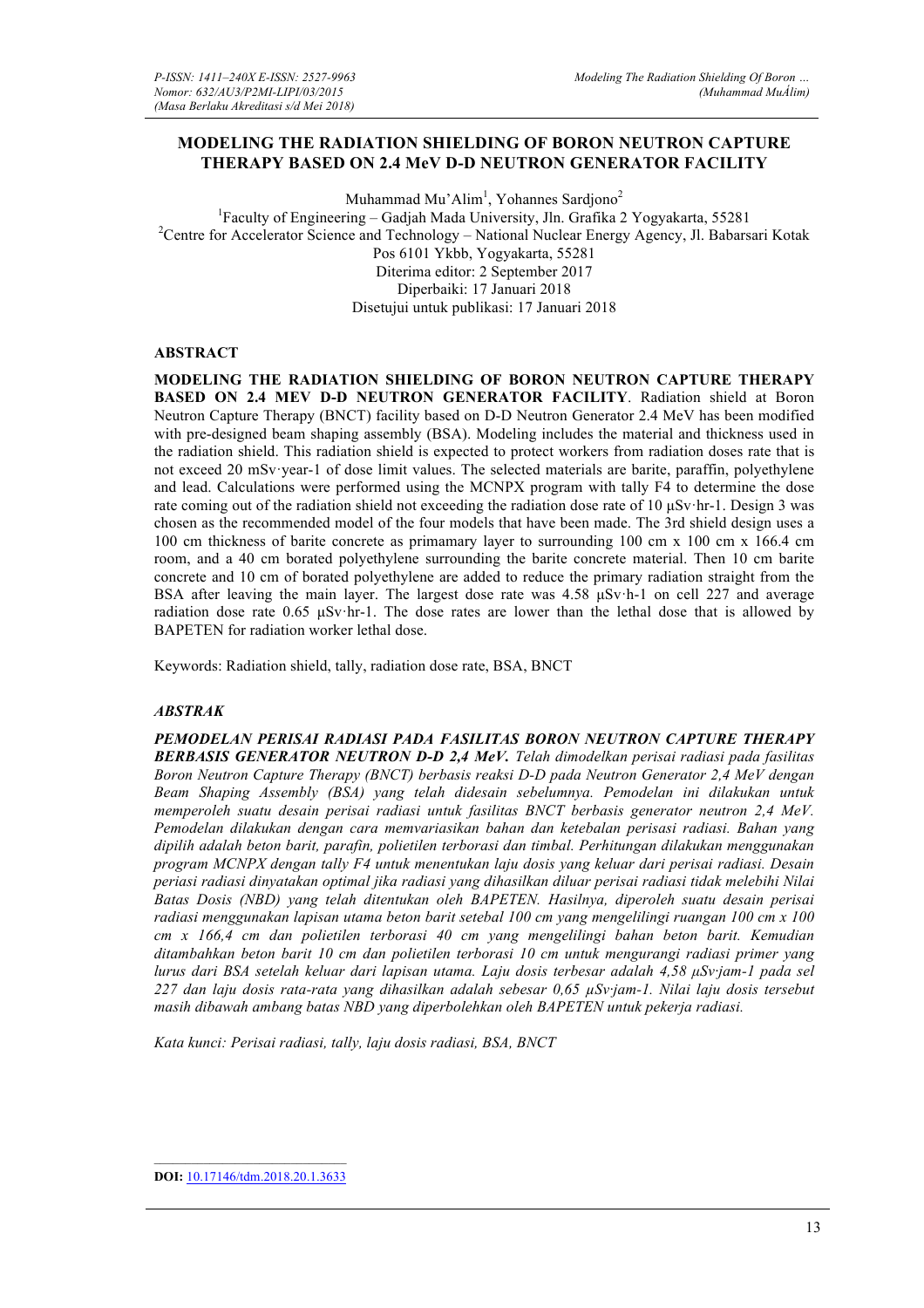### **INTRODUCTION**

Cancer is a dangerous disease caused by the growth of a mass of cells that is unnatural and uncontrollable. According to the World Health Organization (WHO), the world population died annually of cancer reaches 8.2 million people or an estimated 13% of all deaths worldwide [1]. In Indonesia, the GLOBOCAN estimated in 2012, for all ages and both sexes, the numbers of incidence and mortality of brain cancer reached 3402 and 4902 [2], respectively. It makes Indonesia becomes the first rank in the Southeastern Asia. Therefore, the need for more effective novel treatments for this disease is very urgent [3]. The Boron Neutron Capture Therapy (BNCT) can be a possible solution.

BNCT has been considered as a potential method for cancer treatment [4, 5, 6, 7]. BNCT is one of the radiation therapy techniques that use  ${}^{10}B$  non-radioactive nuclides to capture neutron and then generate nuclear reaction <sup>10</sup>B (n,  $\alpha$ ) <sup>7</sup>Li. The product of this reaction has a high linear energy transfer (LET) (particles α is about 150 keVµm-1). The trace length of these particles in air or tissue is about  $4.5 \text{ cm} - 10 \text{ µm}$ ; therefore, energy transfer is limited to cell diameter only. Theoretically, tumor cells can be selectively irradiated by <sup>10</sup>B without affecting the surrounding healthy cells. The nuclear reactions that occur can be seen in Figure 1 [8].



Figure 1. Schematic Interaction between Neutron and Boron [8].

Various studies have been conducted by The Indonesian Consortium of BNCT such as Boron carrier pharmaceutical preparations, neutron sources for BNCT, and also shielding design for BNCT Facility [9, 10, 11]. In this study, we have modeled a shielding design for BNCT facility room especially for BNCT based on 2.4 MeV D-D Neutron Generator. Various studies have been conducted to find out the optimal design for BNCT shielding. Radiation shields for the Cyclotron 30 MeV BNCT facility have been modeled. This modeling includes the selection of materials and the determination of the thickness of the shield. This shield is required to hold the radiation out of the room so that the radiation leakage dose is below the dose threshold for radiation workers of 20 mSv.year-1 [12]. Modeling the radiation shielding for Kartini Reactor BNCT facility with a neutron source from Kartini reactor thermal column using MCNPX has been conducted. The selected materials are stainless steel, barit concrete, paraffin and borated polyethyene. This study could be one of the references for selection of radiation shielding materials and the geometry design of the treatment room [13].

A research has been undertaken on the selection of radiation shielding materials for BNCT treatment rooms based on D-T neutron sources using ordinary concrete as primary shields and polyethylene as a secondary shielding facility for electron or proton therapy at the Shohadaye Tajrish hospital. This study aims to find the geometry and thickness of each main wall, secondary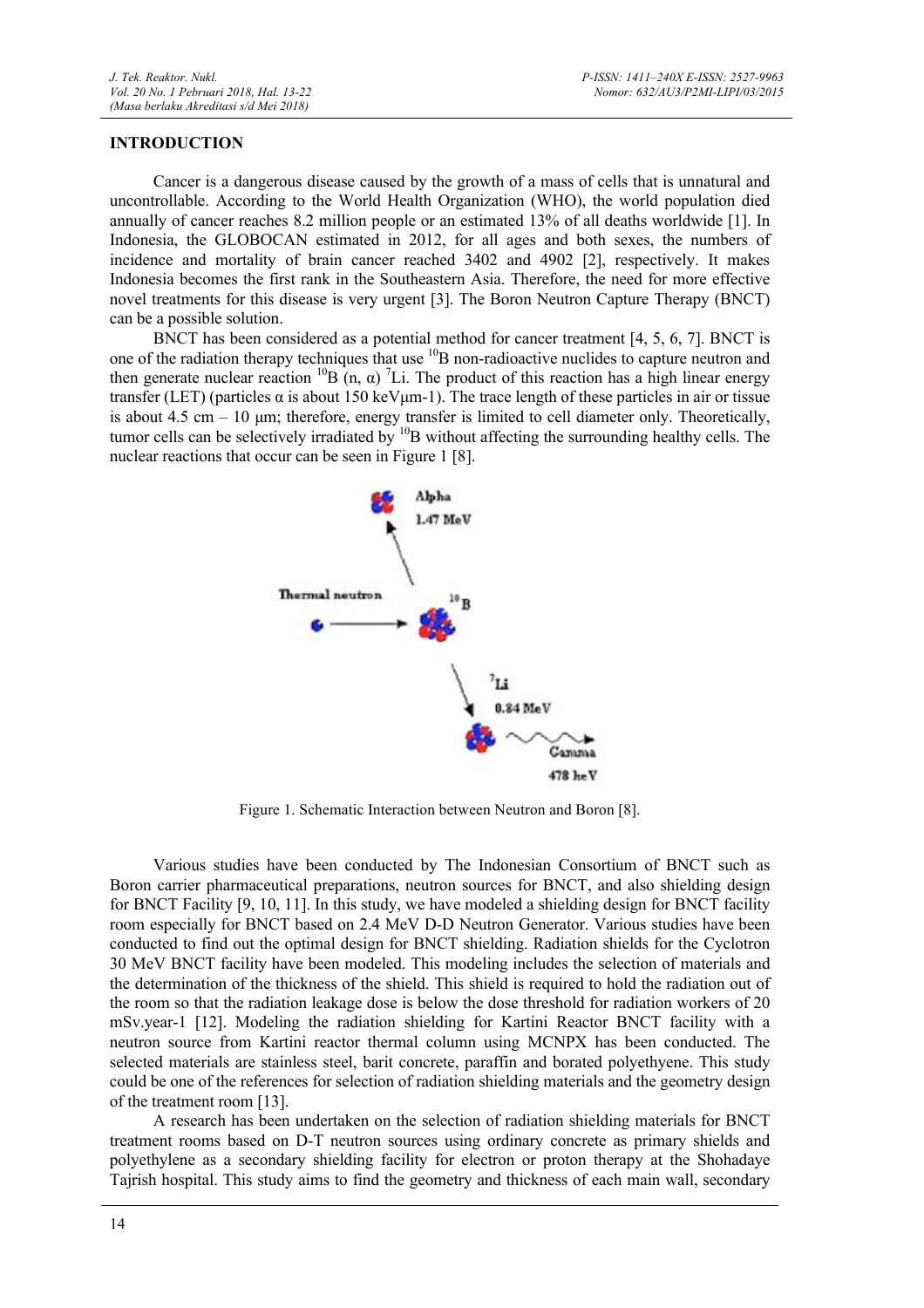wall, entrance, maze, and window monitor at BNCT treatment facility using MCNP-4C code [14]. It is such a possible way to build up a BNCT based on D-D Neutron Generator 2.4 MeV system for cancer treatment [15, 16]. Therefore, it is needed to find out the optimal design for BNCT shielding based on 2.4 MeV D-D Neutron Generator that will be constructed using local components which are available in Indonesia. The tested materials are lead, paraffin, barite concrete, and borated polyethylene. All the simulation studies were calculated using tally facility on the MCNPX program.

## **METHODOLOGY**

This research consists of three steps: modeling treatment room; shielding material variations; and dose calculations. The first step was started by modeling the BNCT facility based on 2.4 MeV D-D Neutron Generator treatment room using MCNPX computer code. The BNCT neutron source used in this research is a neutron Beam Shaping Assembly model which has been designed with a specification as shown in Figure 2 [17].



Figure 2. Beam Shaping Assembly

The BSA design uses a collimator with air material and Nickel (Ni) while the reflector uses elements of Pb and paraffin. For Gamma shield, material bismuth (Bi) is used. The moderator material is AlF3. All of the calculations and modelings in this research were conducted using Monte Carlo N-Partical eXtended (MCNPX). The MCNPX computer code is a particle transport code with a powerful three dimensional geometry and source modeling capabilities that can be applied to reactor physics, shielding, criticality, environmental nuclear waste cleanup, medical imaging, and numerous other related areas. To display the geometry of the MCNPX code especially for treatment room modeling, we used Visual Editor. The Visual Editor allows the user to easily set up and modify the view of the MCNP/MCNPX geometry and to determine model information directly from the plot window. The Visual Editor also allows the user to interactively create an input file with the help of two or more dynamic cross sectional views of the model. The input file can also be created in an external editor (such as WordPad or Microsoft Word) or by typing (editing) the file in the Input window in the Visual Editor.

The second step of this research was to varying the shielding materials. Four materials have been selected to be simulated as shielding materials such as paraffin, barite concrete, lead and polyethylene. Each material then were tested as the shielding material with various thicknes (10 – 100 cm), then the radiation dose rates were calculated for each shielding material and thicknes variation using F4 tally in MCNPX. All shielding materials then were compared against one another to find out the best one for shielding material which is only passed low radiation dose rate to the outer side of the treatment room shielding.

In the last step we combined selected materials as the shielding materials. Then the dose rate of outside the treatment room was calculated using MCNPX computer code. The optimized thickness of shields and their materials are determined in such a way that the equivalent dose rate delivered outsides the shields would be lower than the maximum allowable dose rate that is recommended by BAPETEN. Neutron and photon dose rates were determined by calculating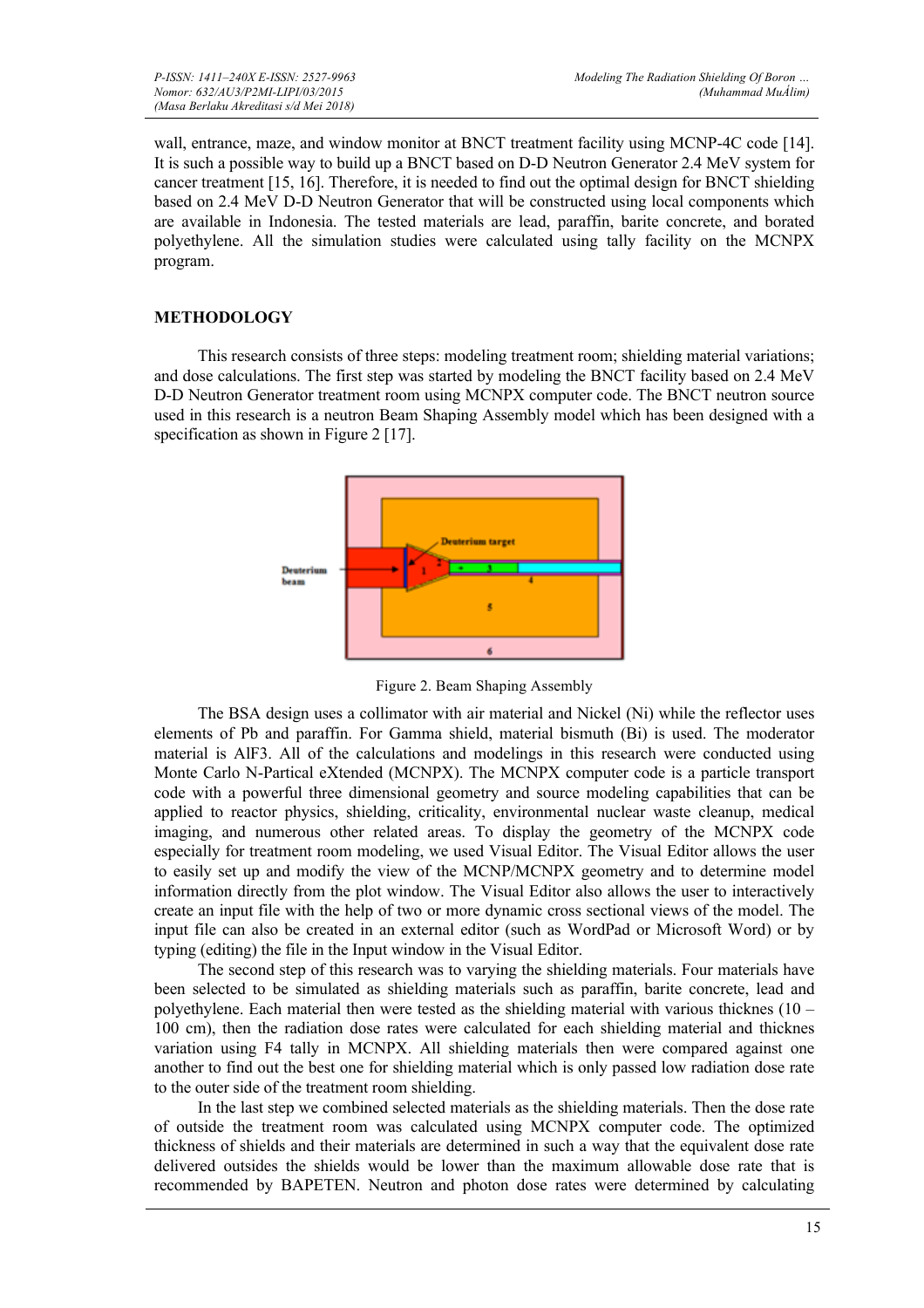particle flux on fictitious regions across a bulk concrete shield by F4 tally in MCNPX and using ANSI/ANS-6.1.1 flux-to-dose conversion factors.

### **RESULTS AND DISCUSSION**

First step of this research was modeling a BNCT Based on 2.4 MeV D-D Neutron Generator facility using MCNPX computer code. The code was written in notepad and the geometry visualitation was performed using Visual Editor. The treatment room modeled with 200 cm in length, a width of 200 cm, and a height of 166.4 cm adapted to the in vitro and in vivo tests of BNCT Facility. It is consists of five parts as the treatment room shielding i.e.: front side; upper side; bottom side; left side; and right side. On the back side, it is located a 2.4 MeV D-D as the neutron sources for this BNCT facility system.The results of this work are displayed on the Figure 1.



Figure 3. BNCT Facility shielding model:

(a). Side View (b) Top View (in cm).

Material variation for BNCT Based on D-D of treatment room facility radiation shielding was performed using MCNPX computer code. Baryte concrete, Parrafin, Borated Polyethylene and Lead were used as shielding materials. Figure 4 to figure 8 show the dose rate in all five parts of the treatment room models (lower, upper, left, right and front side) as shown in Figure 3.



Figure 4. Radiation dose rate in the upper side of the treatment room shielding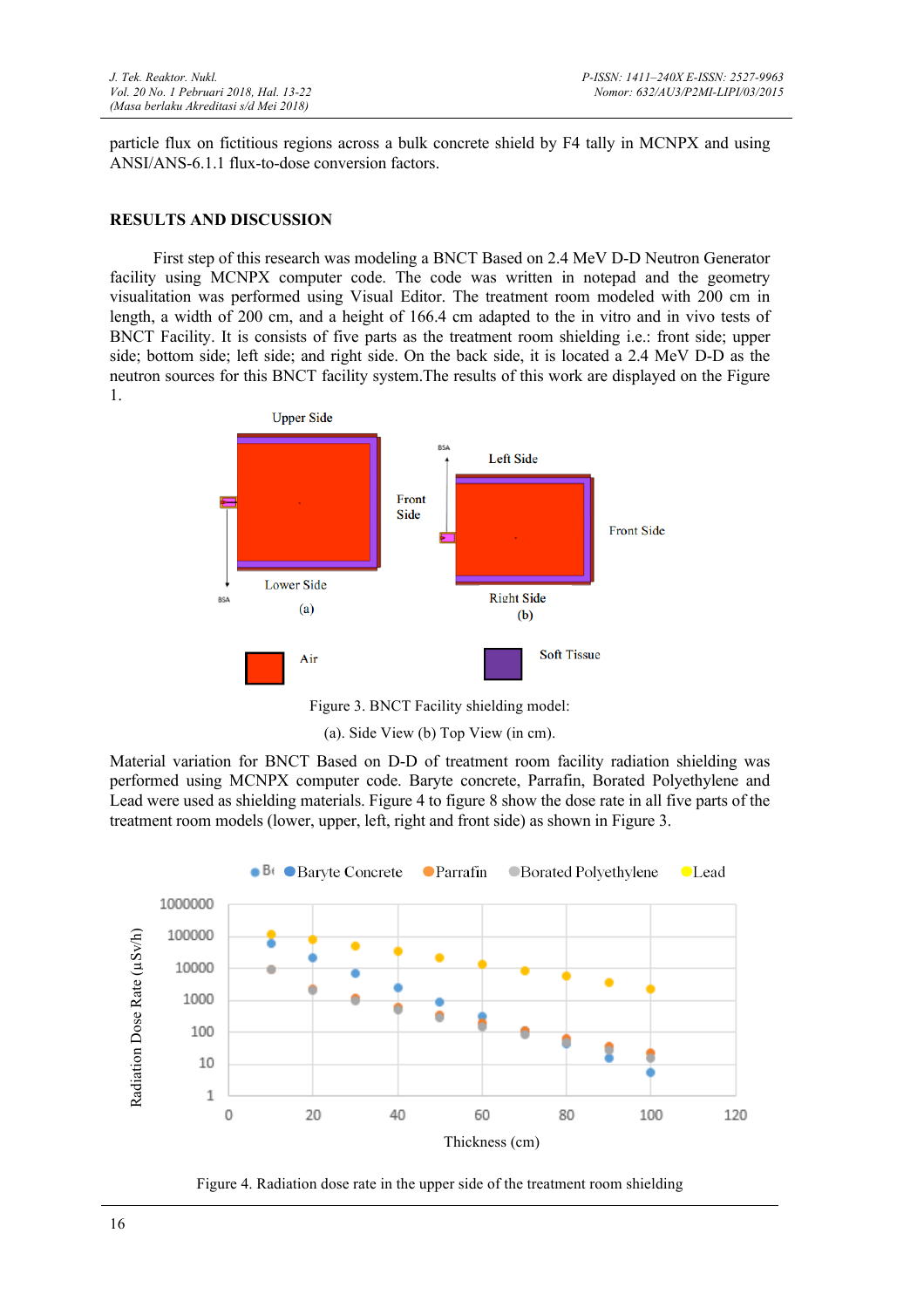

Figure 5. Radiation dose rate in the bottom side of the treatment room shielding



Figure 6. Radiation dose rate in the left side of the treatment room shielding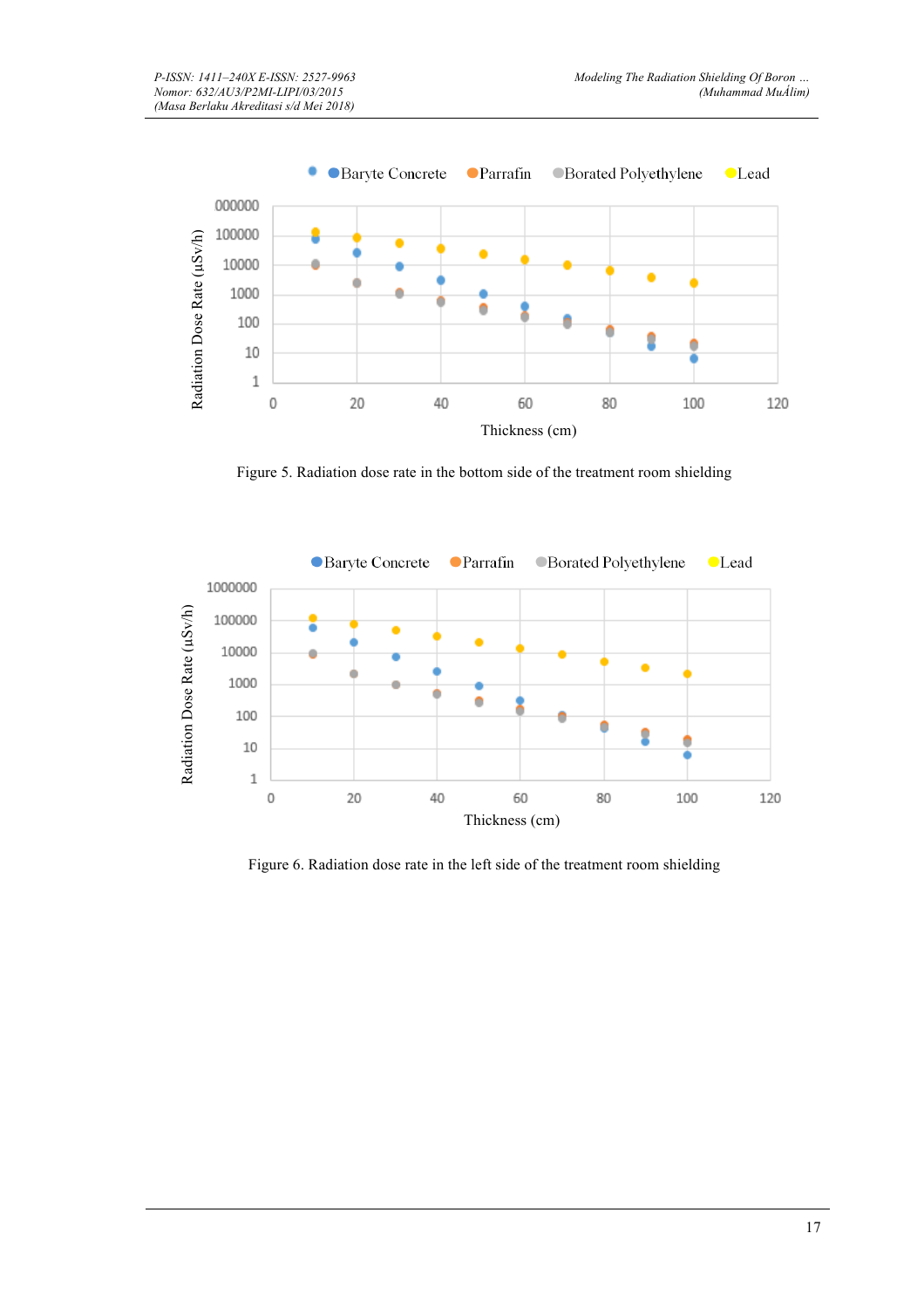

Figure 7. Radiation dose rate in the right side of the treatment room shielding



Figure 8. Radiation dose rate in the front side of the treatment room shielding

Allmost all sides of treatment room model show the same radiation dose rate characteristics. Barite concrete, paraffin and borated polyethylene are the most effective materials as the radiation shielding which only pass the radiation dose rate lower than  $100 \text{ uSv/h}$  in  $100 \text{ cm}$  thickness. Furthermore, lead passes high radiation dose rate (higher than 1000  $\mu$ Sv/h in 100 cm thickness). Hence, barite concrete, paraffin and borated polyethylene were selected as BNCT based on D-D treatment room shielding materials on this research. All selected materials then were compared against each other in four treatment room designs.

Design 1 (Figure 5) uses 90 cm barrels of concrete and 40 cm of polymerization as the main layer. Additional layers of 10 cm barrels of concrete and polyethylene are divided to10 cm in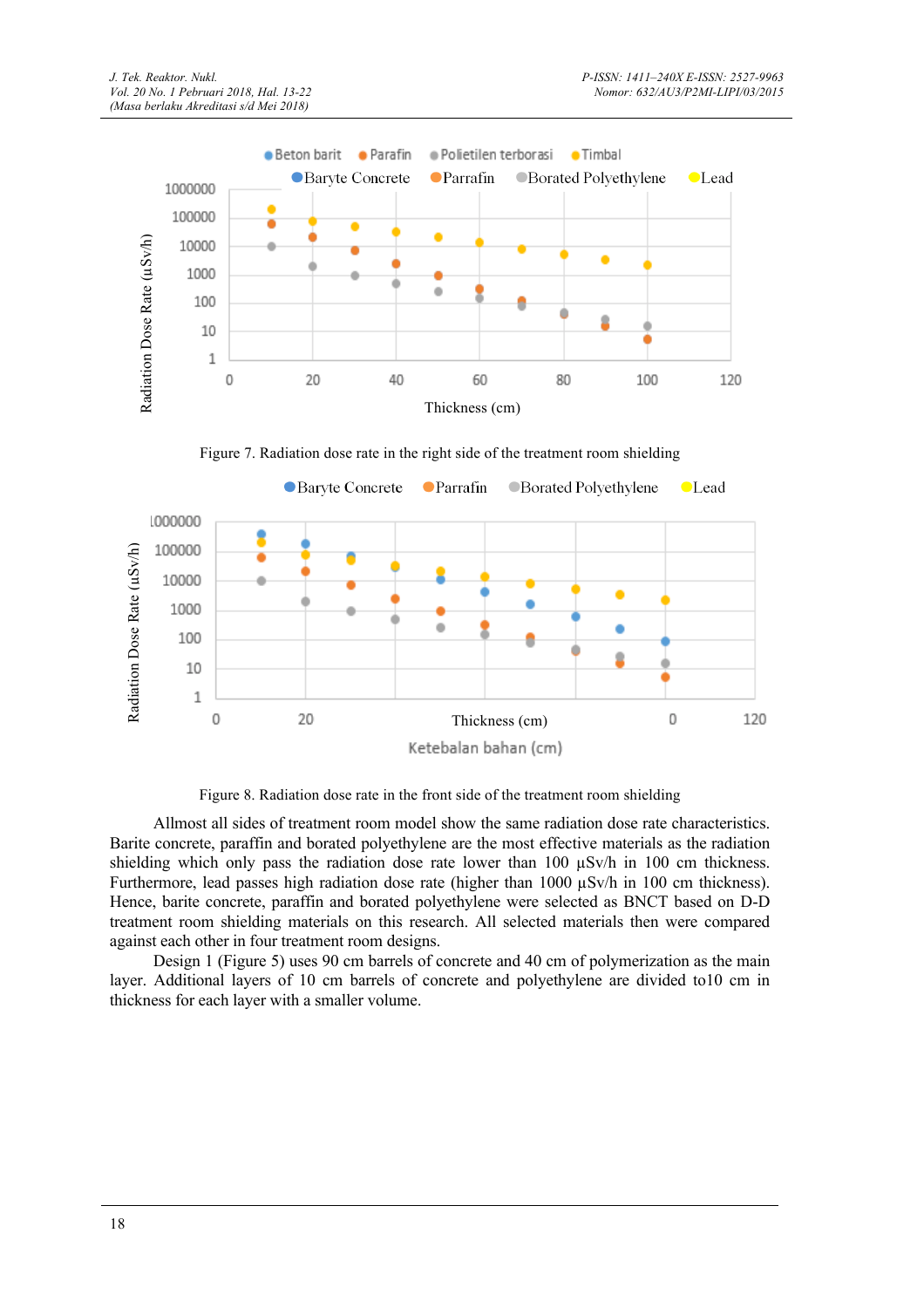

Figure 9. Design of radiation shield with barite concrete and borated polyethylene Material

(a) Side View (b) Top ViewDesign 2 (Figure 6) uses 90 cm barit concrete material and 40 cm paraffin as the main layer. Additional layers of 10 cm barrels of concrete and polyethylene are divided to10 cm in thickness for each layer with a smaller volume.



Figure 10. Design of Radiation Shield with Barite and Paraffin Concrete Material

(a) Side View (b) Top View

Design 3 (Figure 7) uses 100 cm barrels of concrete and 40 cm of polymerization as the main layer. Additional layers of 10 cm barrels of concrete and polyethylene are divided to10 cm in thickness for each layer with a smaller volume.



Figure 11. Design of Radiation Shield with Barite Concrete and Borated Polyethylene Material (a) Side View (b) Top View

Design 4 (Figure 8) uses a material of 100 cm barrel concrete and 40 cm paraffin as the main layer. Additional layers of 10 cm barrels of concrete and polyethylene are divided to10 cm in thickness for each layer with a smaller volume.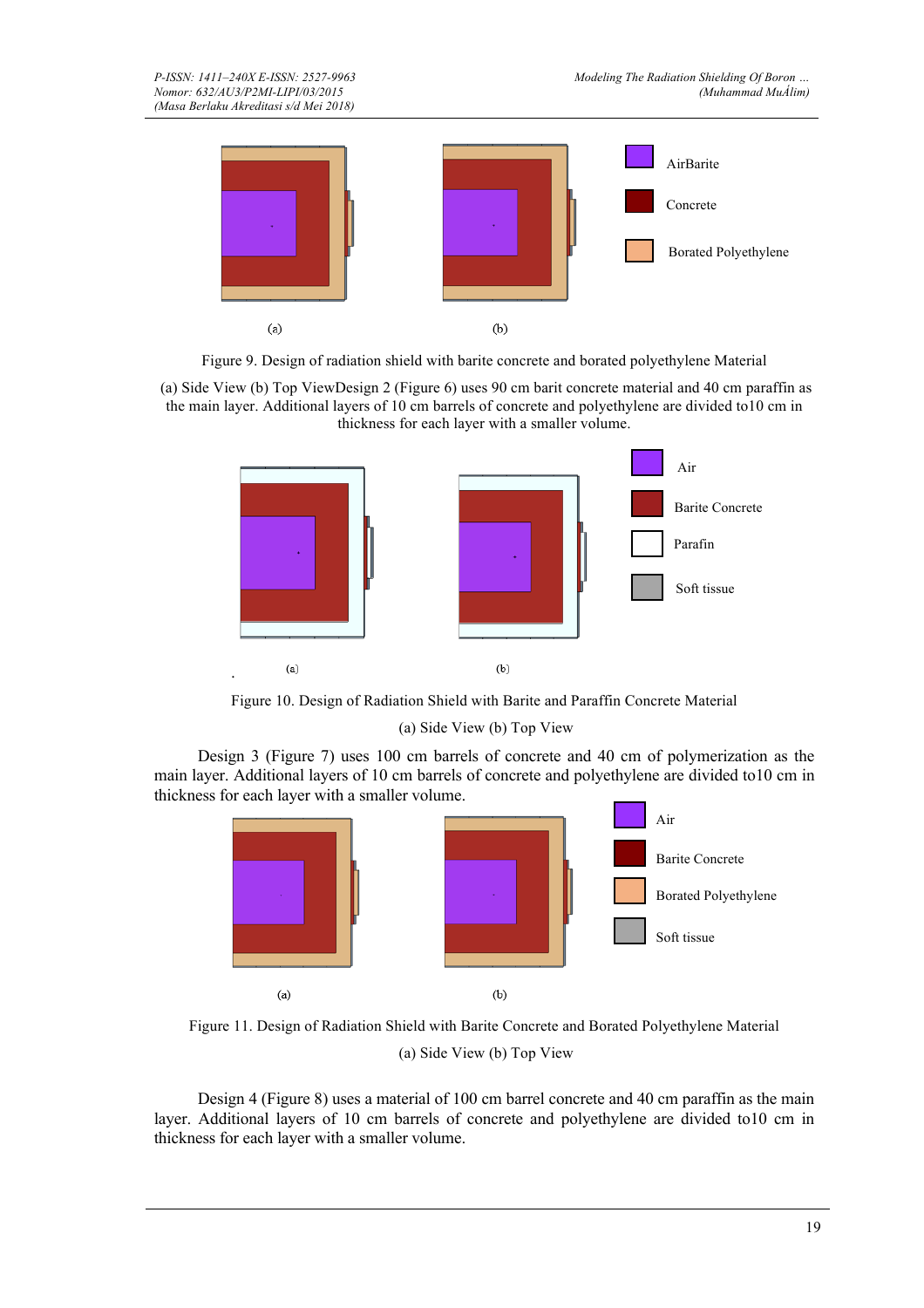

Figure 12. Design of Radiation Shield with Barite and Paraffin Concrete Material

(a) Side View (b) Top View

The previous four radiation shield designs meet the upper limit value of the allowed radiation dose of 10 µSv/h. The most optimal radiation shielding model was chosen from the radiation shield options based on the highest leak rate of radiation dose on each radiation shield design, as well as the average leakage rate of the radiation dose.

|  | Table 1. Radiation dose summary of the four radiation shielding designs |  |  |  |
|--|-------------------------------------------------------------------------|--|--|--|
|  |                                                                         |  |  |  |
|  |                                                                         |  |  |  |

|                      | Design 1 | Design 2 | Design 3 | Design 4 |  |
|----------------------|----------|----------|----------|----------|--|
| The largest dose     | 5.62     | 7.18     | 4.58     | 4.75     |  |
| rate $(\mu Sv/hour)$ |          |          |          |          |  |
| Average dose         | 1.408    | 1.512    | 0.65     | 0.683    |  |
| rate $(\mu Sv/hour)$ |          |          |          |          |  |

The simulation calculations of each design (Table 2) indicate that the entire radiation designs meet the BAPETEN regulation for radiation workers lethal dose which is the radiation dose not exceeding than 10 µSv/h. Design 3 has the smallest radiation dose rate and smallest average dose rate. Therefore, design 3 is proposed as the great design for the BNCT based on D-D treatment room shielding on this research.

# **CONCLUSION**

The best materials to be used as a radiation shield at 10-70 cm thickness are parafin and borated polyethylene, while at the thickness of 80-100 cm the best material is baryte concrete. The best design of the four designs that have been made is the third design composed of spun polyetylene and baryte concrete with a maximum dose rate of 4.58 µSv / hour and the average radiation dose rate of 0.65 µSv / hour. The dose rates are lower than the lethal dose that is allowed by BAPETEN regulation for radiation workers lethal dose.

## **ACKNOWLEDGMENT**

The authors would like to express their thanks to those who took role for the accomplishment of the project, especially for Dr. Andang Widi Harto as the Lecturer at Department of Nuclear Engineering of Gadjah Mada University and Dr. Susilo Widodo as the Head of Centre for Accaelerator Science and Technology - National Nuclear Energy Agency (PSTA-BATAN) for the opportunity given to do this work.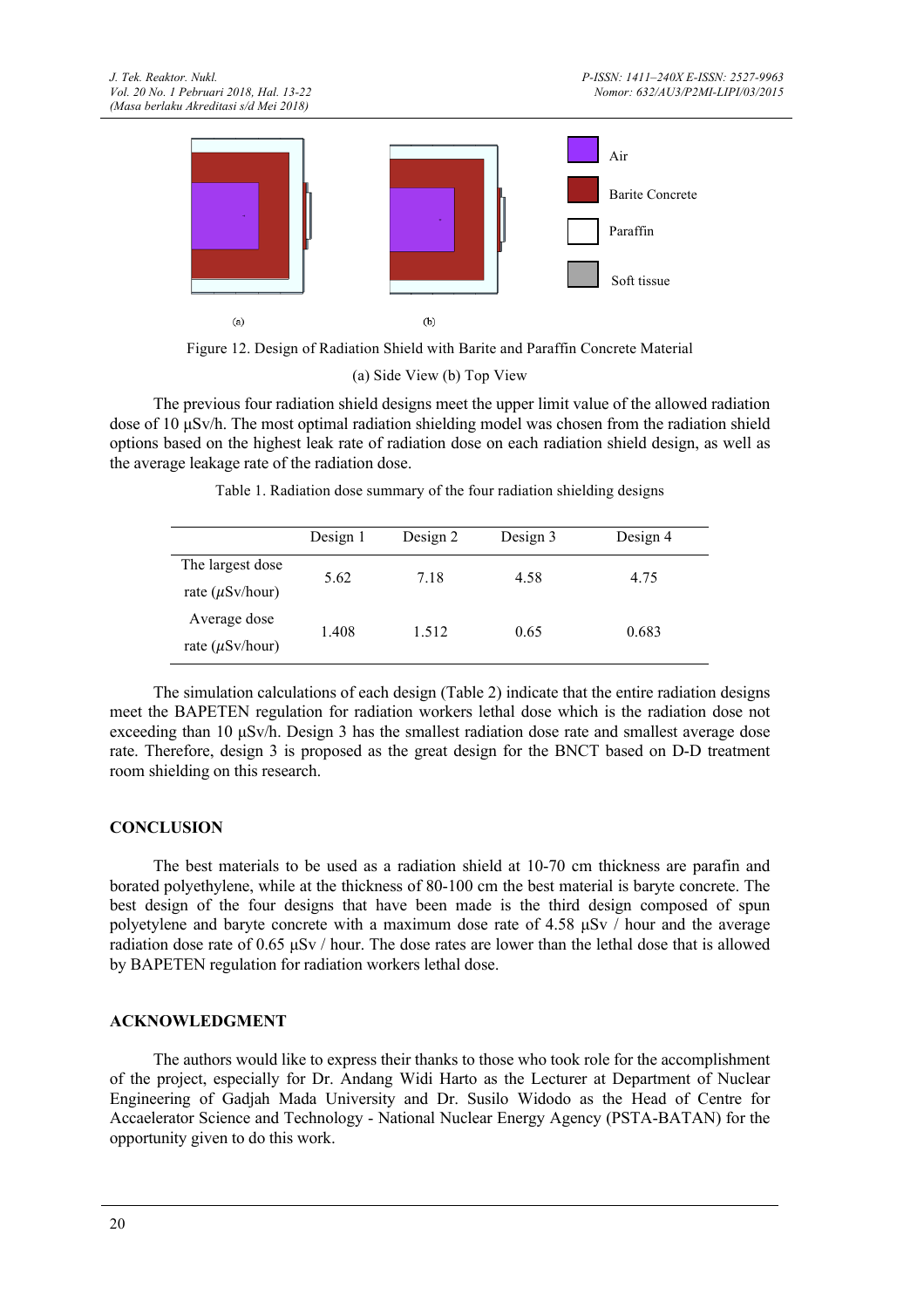## **REFERENCES**

- 1. World Health Organization. Programmes and projects, Cancer, 2017. Available from: http://www.who.int/cancer/en/. Last accessed 08 January 2017
- 2. As Ferlay J, Soerjomataram I, Ervik M, Dikshit R, Eser S, Mathers C et al. GLOBOCAN 2012 v1.0, Cancer Incidence and Mortality Worldwide: IARC CancerBase No. 11 [website]. Lyon, France: International Agency for Research on Cancer; 2013 (http://globocan.iarc.fr/old/bar\_site.as, accessed 9 January 2017)
- 3. K. K. Das et al., "Pediatric glioblastoma: clinico-radiological profile and factors affecting the outcome," Child's Nervous System, vol. 28, no. 12, pp. 2055–2062, Dec. 2012.
- 4. Jenkins P.A. *Boron Neutron Capture Therapy for Her2+ Breast Cancers: A Feasibility Study Evaluating BNCT for Potential Role in Breast Conservation Therapies*, A Dissertation, Department of Civil and Environmental Engineering, Utah: The University of Utah; 2012.
- 5. Andoh, T., Fujimoto, T., Sudo, T., Suzuki, MM., Sakurai, Y., Sakuma, T., Moritake, H., Sugimoto, T., Takeuchi, T., Sonobe, H., Epstein, A.L., Fukumori, Y., Ono, K., Ichikawa, H. Boron neutron capture therapy, as a new treatment for clear cell sarcoma: Trial on different animal model, Applied Radiation and Isotopes. 2014. **88**: 59-63.
- 6. Aihara, T., Morita, N., Kamitani, N., Kumada, H., Ono, K., Hiratsuka, J., Harada, T. BNCT for advanced or recurrent head andneck cancer. Applied Radiation and Isotopes*.* 2014. **88**: 12-15.
- 7. Capoulat, M.E., Minsky, D.M., Kreiner, A.J. Computational assessment of deepseated tumor treatment capability of the  ${}^{9}Be(d,n)$ <sup>10</sup>B reaction for acceleratorbased Boron Neutron Capture Therapy (ABBNCT). PhysicaMedica*.* 2014. **30**: 133-146.
- 8. MIT. The Basics of Boron Neutron Capture Therapy [Accessed: 1 November 2016]. Available from: http://web.mit.edu/nrl/www/bnct/info/description/description.html.
- 9. Ardana IM., Kusminarto, Sardjono Y. Optimization of a Beam Shaping Assembly Design for Boron Neutron Capture Cancer Therapy Facility Based on 30 MeV Cyclotron. Indonesian Journal of Physics and Nuclear Applications. 2016. **1**(3):128-137.
- 10. Wicaksono A.S., Harto A.W., Sardjono Y. Internal Dose Analysis for Radiation Worker in Cancer Therapy Based on Boron Neutron Capture Cancer Therapy with Neutron Source Cyclotron 30 MeV. Indonesian Journal of Physics and Nuclear Applications. 2017. **2**(2):91-100.
- 11. Priambodo G., Nugroho F., Palupi D.S., Zailani R., and Sardjono Y. Optimization of Biological Shield for Boron Neutron Capture Therapy (BNCT) at Kartini Research Reactor. Jurnal Teknologi Reaktor Nuklir Tri Dasa Mega. 2017. **19**(3):139-148
- 12. Nirmalasari Y.D., Soeparmi, Sardjono Y. Analysis of Safety and Health of Radiation Officer at Pilot Plant BNCT. Indonesian Journal of Physics and Nuclear Applications. 2017. **2**(1):42-46.
- 13. Dwiputra M.IM.A., Harto A.W., Sardjono Y. Shield Modelling of Boron Neutron Capture Therapy with Kartini Reactor's Thermal Coloumn as Neutron Source using MCNPX. Indonesian Journal of Physics and Nuclear Applications. 2016. **1**(1):44-53.
- 14. Pouryavi M., Masoudi S.F., and Rahmani F. Radiation Shielding Design of BNCT Treatment Room for D-T Neutron Source. Applied Radiation and Isotopes. 2015. **99**:90- 96.
- 15. Pasaribu R., Kusminarto, Sardjono Y. Clinical Trial Design of Boron Neutron Capture Therapy on Breast Cancer using D-D Coaxial Compact Neutron Generator as Neutron Source and Monte Carlo N-Particle Simulation Method. Indonesian Journal of Physics and Nuclear Applications. 2016. **1**(1):34-43.